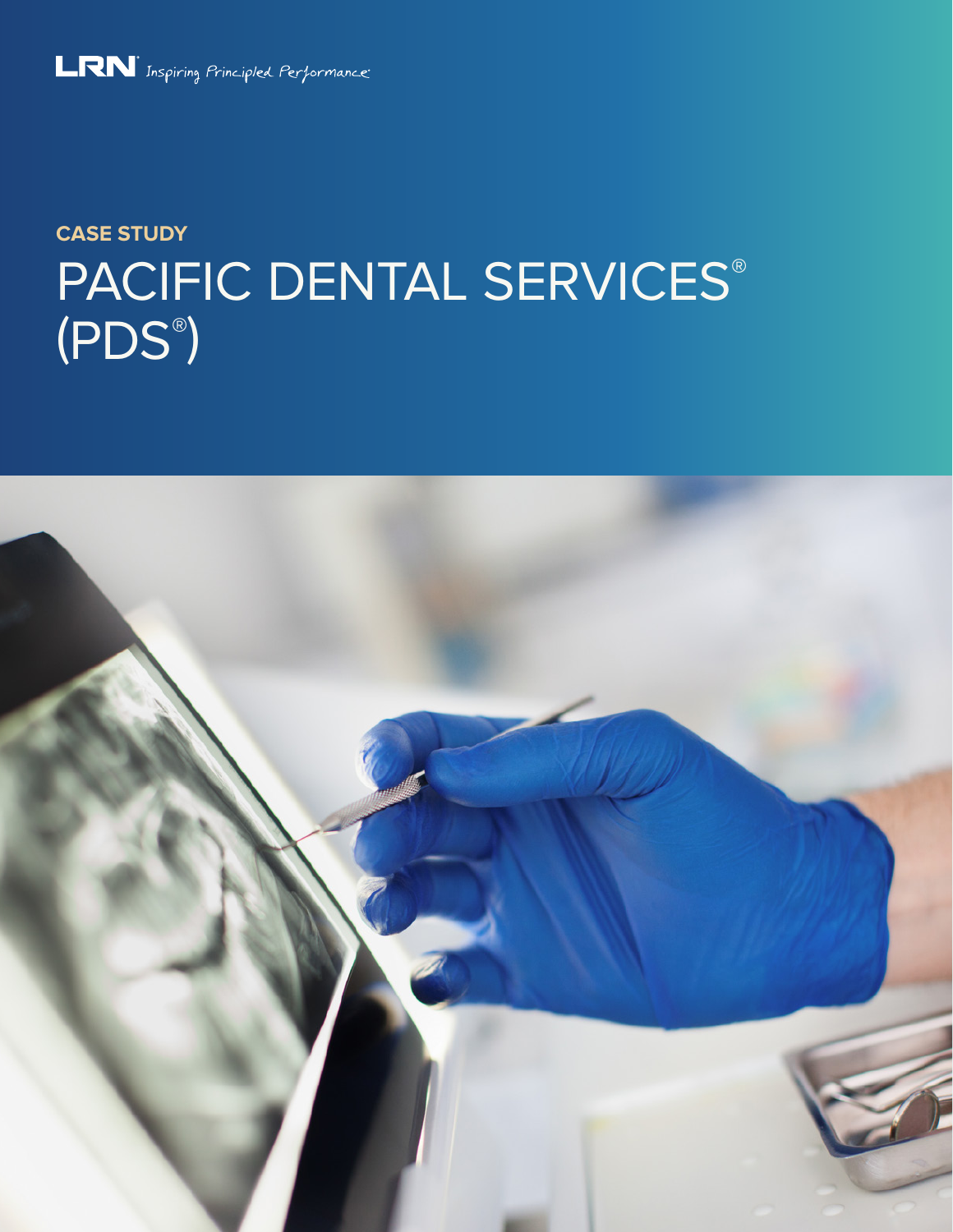

TYPE OF COMPANY: PRIVATE **SECTOR: HEALTH AND WELLNESS** EMPLOYEES: APPROXIMATELY 10,000 HEADQUARTERS: IRVINE, CALIFORNIA

LRN collaborates with its partners from a holistic perspective, believing that they should not just protect themselves with ethics and compliance education, but propel themselves with programs that inspire values-based behavior and cultures, provide a shield against misconduct, and drive sustainable performance to fuel long-term growth. LRN's partnership with PDS shows how they put that belief into action.

## **PARTNER INFORMATION:**

Pacific Dental Services® (PDS®) is one of the leading dental support organizations in the U.S. They partner with dentists to provide business support services, so the dentists can stay focused on their passion: dentistry and patient care. PDS believes in Clinicians Leading Clinicians in Clinical Excellence<sup>®</sup> to create Healthier, Happier Patients®. The company's Perfect Patient Experience® (PPE®) operating model gives patients in PDS-supported offices an extraordinary, differentiated experience, creating Patients for Life™.

### **BUSINESS CHALLENGE:**

PDS was founded in 1994 with strong organizational values, known as the company's "We Believes" and a vision to be The Greatest Dental Company in America. Increasingly rapid growth and geographic expansion has landed PDS a place on Inc.'s 500|5000 list of America's fastest-growing private companies for 10 years in a row. Now with almost 650 supported dental offices, PDS continues to grow, adding about 80 supported offices every year. This growth necessitated a formal ethics and compliance program with dedicated resources. PDS knew their ethics and compliance program should be grounded in their We Believes, not simply a set of rules. So it set out to implement a values-based approach to ethics and compliance.

#### **SOLUTION DEPLOYED:**



**"**Most organizations just pay lip service to their values; it takes a pretty unique organization to genuinely digest a values-based approach and make it work in an authentic way.**"**

> – MICHAEL WILLIAMSON, CHIEF COMPLIANCE OFFICER AND SENIOR DIRECTOR OF COMPLIANCE AND ETHICS, PDS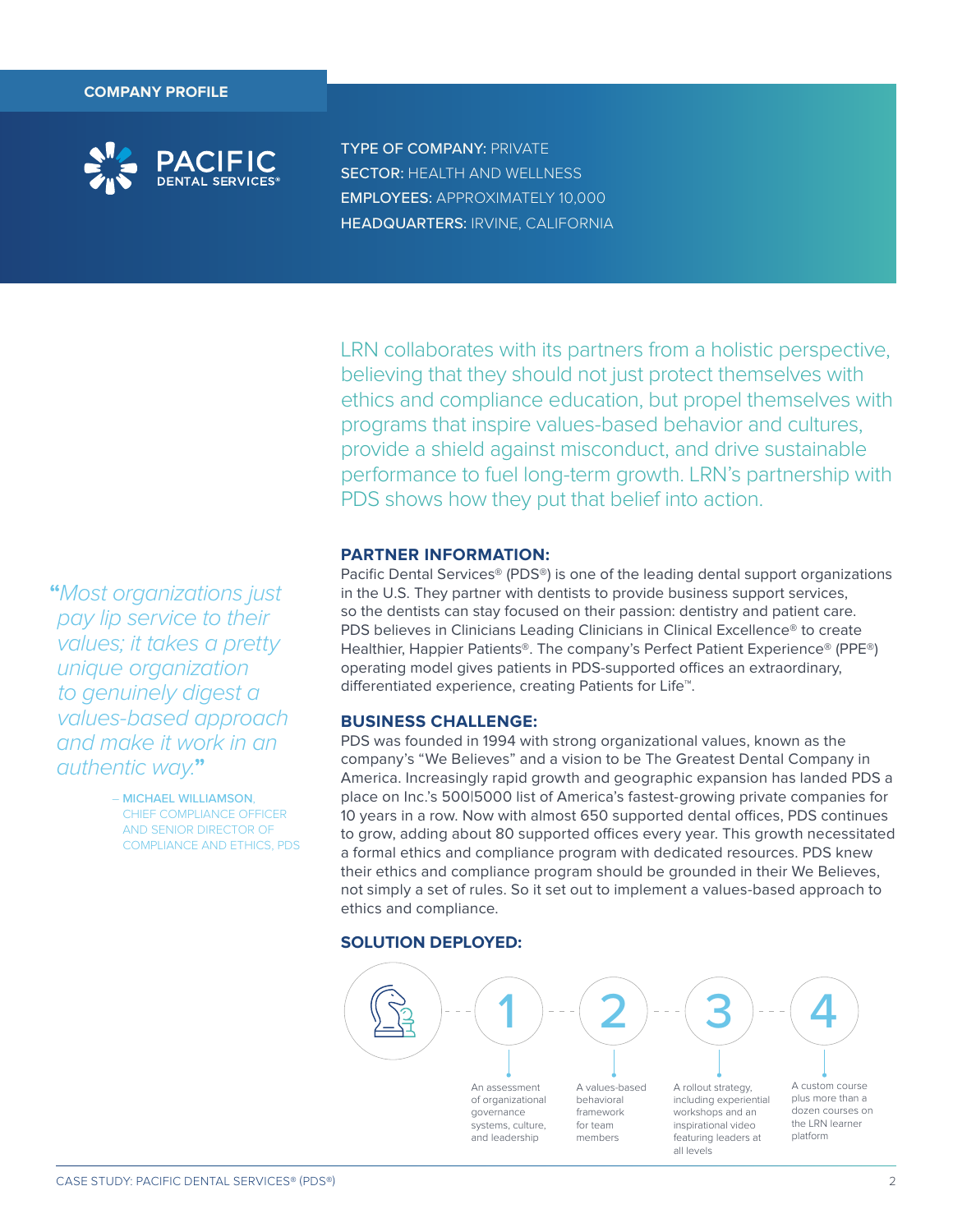When Michael Williamson took the position of Chief Compliance Officer at PDS in 2014, he was quick to see that PDS, an owner-founded company, had a predisposition and an appetite for a values-based approach to ethics and compliance. He was given a chance to develop a sustainable, values-based program with a view to the long term, and turned to LRN for help. "There's often pressure to impose upon organizations binary guidance around rules," he says. "But a more holistic approach is to leverage the soul of those organizations and their values, to orient them to what's right and what's wrong. In researching that approach, LRN rose to the top naturally."

## **THE ASSESSMENT: ESTABLISHING A BASELINE**

First, LRN conducted an assessment of PDS governance systems, culture, and leadership. This diagnosis of the company's posture as it relates to compliance and ethics was a comprehensive undertaking across all levels of the organization and geographies. It was conducted via one-on-one interviews, focus groups, larger in-person meetings, and a team member survey. "It revealed a ton about our culture, and put into stark contrast the difference between what we thought the impact of our values was and how they really showed up to team members. The data points that form the diagnosis of our culture is invaluable," says Williamson.

LRN synthesized the data from these various sources and articulated an organizational profile based on behavioral attributes mapped against LRN's proprietary Governance, Culture, and Leadership Framework. Among other things, the assessment revealed a lack of consistent orientation around PDS' core values, known as their "We Believes." Although the We Believes were key differentiators that played a huge role in the recruitment and retention of team members, there was a sense the values were being diluted as the organization expanded in size and geographic reach.

"The conversation around the misalignment of our values and the impact of that misalignment on the perception of trust levels was a crucial one to have with our owner and founder, who wrote our original We Believes to articulate the type of organization he wanted to lead," Williamson says. "The assessment was thorough and the data was displayed clearly and in the voice of our people. In combination with our founder's humility and willingness to digest, accept, and address the findings, the impact was enormous. That couldn't have happened without the LRN process."

# **THE BEHAVIORAL FRAMEWORK: ARTICULATING CORE VALUES**

Armed with powerful insights from the assessment, the next step was to help PDS align around a shared understanding of the We Believes. In contrast to a conventional code of conduct, which typically is a strict, multi-page narrative of corporate "rules," PDS wanted a framework for team members that would clarify the We Believes by articulating desired behaviors that bring them to life. The Behavioral Framework provides a practical guide for team members to do the right thing and navigate tough or potentially risky situations. By putting the We Believes at the center of "how we do things around here," PDS enables team members to transcend the limitations of a rules-based mindset. "It is a genuine reflection and graphic depiction of our organization's commitment to a valuesbased approach," says Williamson.

As explained on the company's web site: "The Framework creates enormous benefits for our company, our team members, and the patients of our supported offices. Our We Believes, and the corresponding "Therefores," build trust,

**"**There's often pressure to impose upon organizations binary guidance around the rules. But a more holistic approach is to leverage the soul of those organizations and their values, to orient them to what's right and what's wrong. In researching that approach, LRN rose to the top naturally. **"**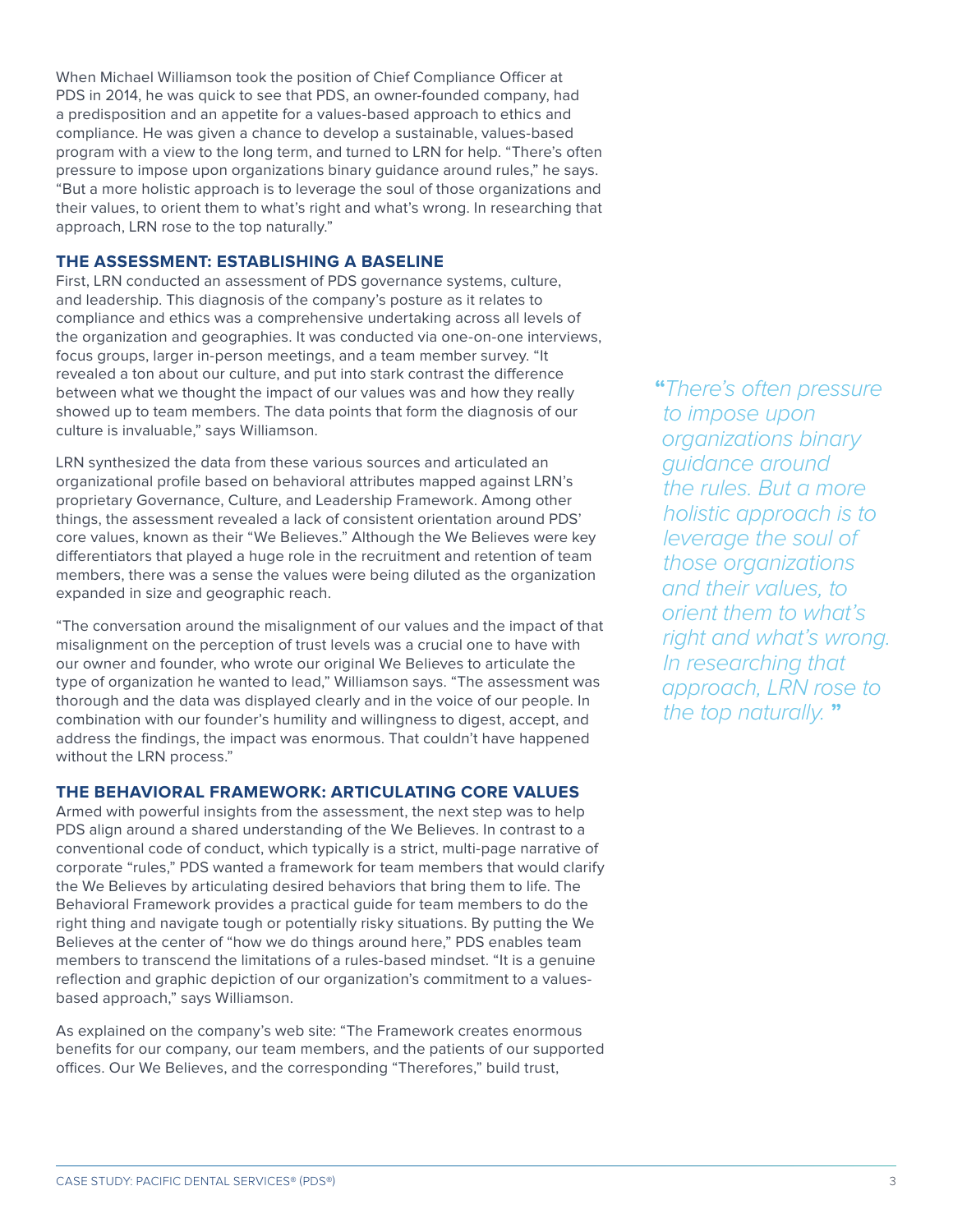encourage self-governance, and inspire each of us to achieve at the highest level. The We Believes Behavioral Framework is the structure that supports these goals. It articulates the behaviors that will help all team members live the We Believes and connect them to our daily work, enabling a consistent experience across the organization—whether you are a PDS® team member, a clinician, or a patient of a supported office."

Key to the Framework's success and relevance was the co-creative process by which it was developed. LRN engaged team members at all levels in articulating the behaviors that bring the We Believes to life, emphasizing those behaviors that could be applicable to ALL team members, regardless of role, location, or scope of influence. The process was iterative, such that team members built off of what had been surfaced by the colleagues that preceded them. Two sessions with the executive team allowed the framework to be refined and finalized. According to Williamson, LRN was able to help PDS understand "our voice, our values, and their resonance. It is an enormous accomplishment to have our people think about and articulate what our values mean to them, and to have that reflected in our Framework. My ability to say to anyone, internally or externally, that the behaviors reflected in that Framework are literally the voice of people throughout the organization, at every level and every geography, is really powerful."

## **THE WE BELIEVES BEHAVIORAL FRAMEWORK**